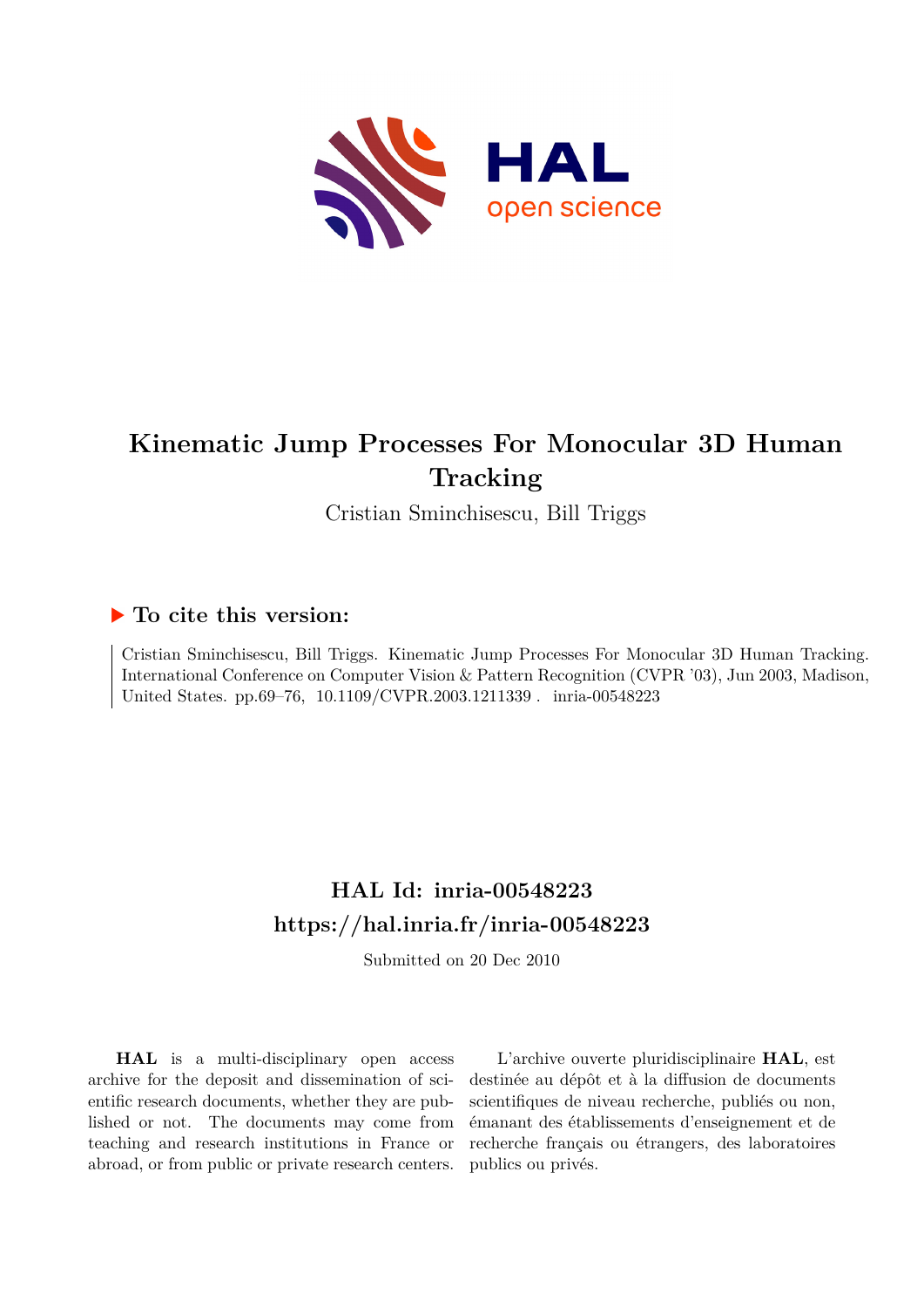## **Kinematic Jump Processes For Monocular 3D Human Tracking**

**Cristian Sminchisescu**<sup>∗</sup> **Bill Triggs**

INRIA Rhˆone-Alpes, GRAVIR, 655 avenue de l'Europe, 38330 Montbonnot, France {*Cristian.Sminchisescu,Bill.Triggs*}*@inrialpes.fr, www.inrialpes.fr/movi/people/*{*Sminchisescu,Triggs*}

#### **Abstract**

*A major difficulty for 3D human body tracking from monocular image sequences is the near non-observability of kinematic degrees of freedom that generate motion in depth. For known link (body segment) lengths, the strict non-observabilities reduce to twofold 'forwards/backwards flipping' ambiguities for each link. These imply* 2*# links formal inverse kinematics solutions for the full model, and hence linked groups of* <sup>O</sup>(2*# links*) *local minima in the model-image matching cost function. Choosing the wrong minimum leads to rapid mistracking, so for reliable tracking, rapid methods of investigating alternative minima within a group are needed. Previous approaches to this have used generic search methods that do not exploit the specific problem structure. Here, we complement these by using simple kinematic reasoning to enumerate the tree of possible forwards/backwards flips, thus greatly speeding the search within each linked group of minima. Our methods can be used either deterministically, or within stochastic 'jump-diffusion' style search processes. We give experimental results on some challenging monocular human tracking sequences, showing how the new kinematic-flipping based sampling method improves and complements existing ones.*

**Keywords:** *Monocular 3D human body tracking, kinematic ambiguity, Covariance Scaled Sampling, inverse kinematics, particle filtering, constrained optimization, high-dimensional search.*

## **1 Introduction**

A major difficulty for 3D human body tracking from monocular image sequences is the quasi-unobservability of kinematic degrees of freedom that generate motion in depth. For unknown limb (link) lengths this leads to continuous nonrigid 'affine folding' ambiguities, but once lengths are known these reduce to twofold 'forwards/backwards flipping' ambiguities for each link. The full model thus has  $2^{\text{# links}}$  formal inverse kinematics solutions. Even with strong joint limits and no image correspondence ambiguities, the model-image matching cost function typically still has  $O(2^{# N} \ln k)$  local minima, so optimizing it is a difficult global search problem. But also a necessary one, as following the wrong local minimum rapidly leads to mistracking.

Several generic global search methods have already been applied to this problem [4, 11, 14, 16], but they tend to be

somewhat inefficient as they make little use of the specific problem structure. Here, we develop a new method that speeds the search for local minima by using simple kinematic principles to construct 'interpretation trees' generating the possible 3D body configurations associated with a given set of projected joint centres  $(\S$ 3). We give simple closed-form inverse kinematics solutions for constructing these trees for human limbs, and show how the method can be used to produce an efficient deterministic 'kinematic jump' sampler for the different configurations. We use this sampler to construct a novel mixture density propagation based tracking algorithm (§4) that combines local covariance based diffusion, adaptive kinematic chain selection based on local uncertainties, quasiglobal kinematic jumps and local continuous constrained optimization. We present quantitative results showing the effectiveness of the new samplers compared to existing methods  $(\S 5.1)$ , and conclude with some challenging monocular experiments showing the final tracker's ability to follow rapid, complex human motions in clutter.

## **1.1 Related Research**

There is a large literature on human motion tracking but relatively little work on developing search methods that exploit both the local and global structure present in the 3D monocular articulated problem. Sidenbladh *et al* use particle filtering with importance sampling based on either a learned walking model or a database of motion snippets, to focus search in the neighborhood of known trajectory pathways [11, 12]. Deutscher *et al* propose an annealing framework in a multicamera setting [3]. During annealing, the search for parameters is driven by noise proportional with their individual variances [4]. Considered as an improved (implicit) search space decomposition mechanism, an early method of this type was proposed by Gavrila & Davis [6] to efficiently sample partial kinematic chains. Adaptively identifying and sampling parameters with high variance is useful, but kinematic parameters usually have quite strong interactions that make simple axis-aligned sampling questionable. It is important to realize that the principal axes of the covariance change drastically depending on the viewing direction, and that even if these are computed and used for sampling (as in [14]), they are only local measures that capture little information about the global

<sup>∗</sup>Current affiliation: University of Toronto, Department of Computer Science, Artificial Intelligence Laboratory, 6 King's College Road, Toronto, Canada, M5S 3G4; *crismin@cs.toronto.edu, www.cs.toronto.edu/˜crismin.*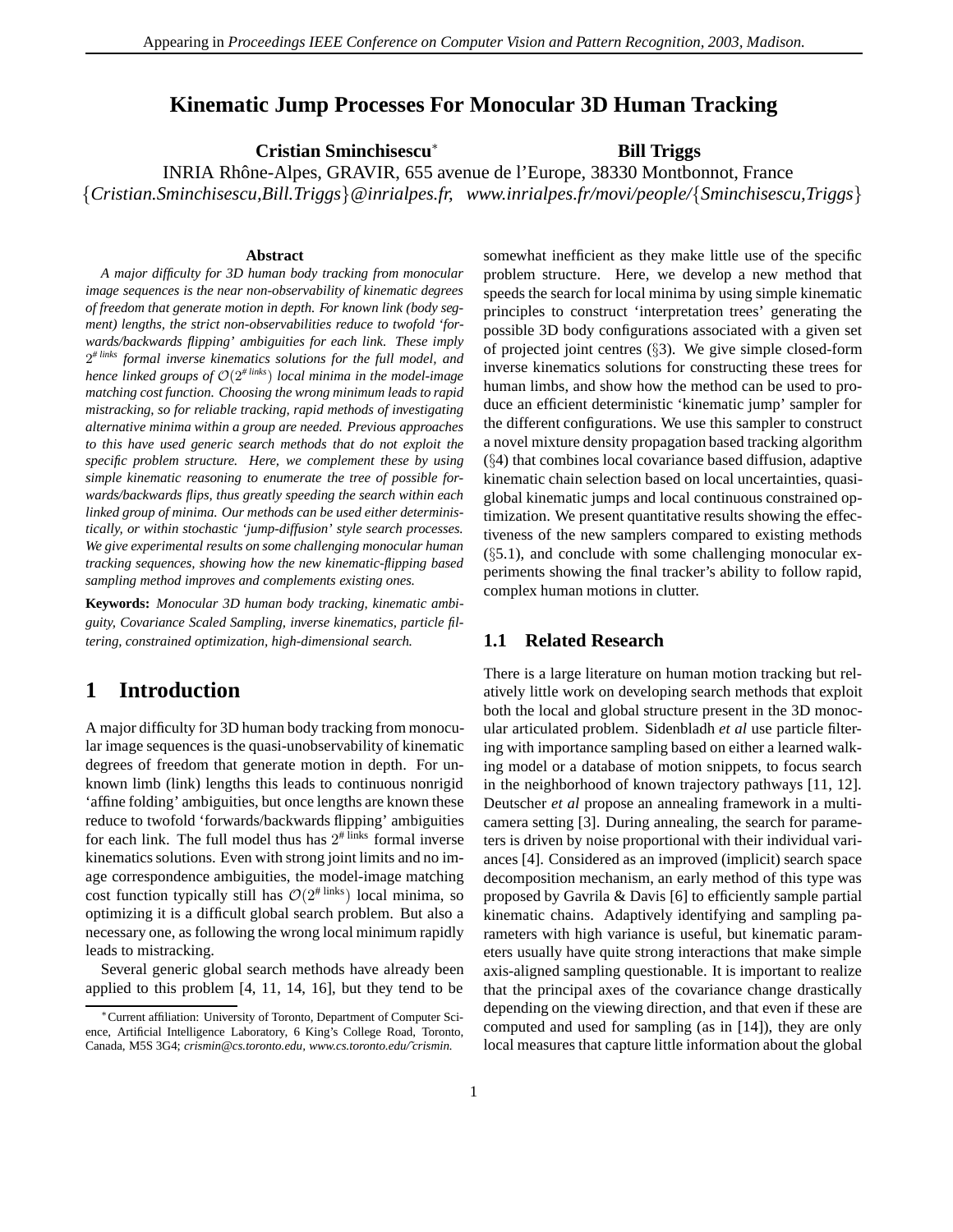minimum structure.

Sminchisescu & Triggs [14] argue that an effective random sampler must combine all three of cost-surface-aware covariance scaling, a sampling distribution with widened tails for deeper search, and local optimization (because deep samples usually have very high costs, and hence will not be resampled even if they lead to other minima). More recently, they have also constructed deterministic optimization methods [15] and cost-function-modifying MCMC samplers [16], for finding 'transition states' (saddle points) leading to nearby minima.

Skeletal reconstruction methods recover an interpretation tree of possible 3D joint positions, based on user-specified image joint positions [8, 17]. Lee  $&$  Chen [8] attempt to prune their perspective interpretation tree using physical reasoning, while Taylor [17] relies on additional user input to specify plausible relative joint-centre depths for his affine one. Although these methods do incorporate the forward-backward flipping ambiguity, they can not reconstruct skeletal joint angles, and this makes them inappropriate for tracking applications.

Our approach can be seen as a marriage of locally optimized covariance based random sampling with a domainspecific deterministic sampler based on skeletal reconstruction using inverse kinematics. The local covariance information obtained during optimization also provides a useful heuristic for which kinematic parameters to sample.

# **2 Modeling and Estimation**

**Representation** The 3D body model used in our human tracking experiments consists of a kinematic 'skeleton' of articulated joints controlled by angular joint parameters, covered by a 'flesh' built from superquadric ellipsoids with additional global deformations [1]. A typical model has 30–35 joint parameters; 8 internal proportions encoding the positions of the hip, clavicle and skull tip joints; and 9 deformable shape parameters for each body part. The complete model is encoded in a single large parameter vector **x**. During tracking and static pose estimation we usually estimate only joint parameters, but during initialization some length ratios are also estimated. In use, the superquadric surfaces are discretized into 2D meshes and the mesh nodes are mapped to 3D points using the kinematic body chain then projected to predicted image points  $\mathbf{r}_i(\mathbf{x})$  using perspective image projection.

**Observation Likelihood:** During tracking robust model-toimage matching cost metrics are evaluated for each predicted image feature  $\mathbf{r}_i$ , and the results are summed over all observations to produce the image contribution to the parameter space cost function. Cost gradient and Hessian contributions  $\mathbf{g}_i$ ,  $\mathbf{H}_i$  are also computed and assembled. We use a robust combination of extracted-feature-based metrics and intensity-based matching ones (registering the model reprojected texture at previous tracking step with the current image) and robustified normalized edge energy. The featurebased terms associate the predictions  $\mathbf{r}_i$  with nearby image features  $\bar{\mathbf{r}}_i$ , the cost being a robust function of the prediction errors  $\Delta \mathbf{r}_i(\mathbf{x}) = \bar{\mathbf{r}}_i - \mathbf{r}_i(\mathbf{x})$ . We also give results for a simpler likelihood designed for model initialization, based on squared distances between reprojected model joints and their specified image positions.

**Priors and Constraints:** Our model [14] incorporates both hard constraints (for joint angle limits) and soft priors (penalties for anthropometric model proportions, collision avoidance between body parts, and stabilization of useful but hardto-estimate model parameters such as internal d.o.f. of the clavicle complex). The priors provide additional cost, gradient and Hessian contributions for the optimization.

**Estimation:** We apply Bayes rule and maximize the total posterior probability to give locally MAP parameter estimates:

$$
\log p(\mathbf{x}|\bar{\mathbf{r}}) \propto \log p(\mathbf{x}) + \log p(\bar{\mathbf{r}}|\mathbf{x}) = \log p(\mathbf{x}) - \int e(\bar{\mathbf{r}}_i|\mathbf{x}) \, di \tag{1}
$$

Here,  $p(\mathbf{x})$  is the prior on the model parameters,  $e(\bar{\mathbf{r}}_i|\mathbf{x})$  is the cost density associated with observation  $i$ , and the integral is over all observations (assumed independent). Equation (1) gives the model likelihood in a single image, under the model priors but without initial state or temporal priors. During tracking, the temporal prior at time  $t$  is determined by the previous posterior  $p(\mathbf{x}_{t-1}|\mathbf{R}_{t-1})$  and the system dynamics  $p(\mathbf{x}_t|\mathbf{x}_{t-1})$ , where we have collected the observations at time t into vector  $\mathbf{r}_t$  and defined  $\mathbf{R}_t = {\mathbf{r}_1, \ldots, \mathbf{r}_t}$ . The posterior at t becomes

$$
p(\mathbf{x}_t|\mathbf{R}_t) \propto p(\bar{\mathbf{r}}_t|\mathbf{x}_t) p(\mathbf{x}_t) \int_{\mathbf{x}_{t-1}} p(\mathbf{x}_t|\mathbf{x}_{t-1}) p(\mathbf{x}_{t-1}|\mathbf{R}_{t-1})
$$

Together  $p(\mathbf{x}_t|\mathbf{x}_{t-1})$  and  $p(\mathbf{x}_{t-1}|\mathbf{R}_{t-1})$  form the time t prior  $p(\mathbf{x}_t|\mathbf{R}_{t-1})$  for the image correspondence search (1).

# **3 Kinematic Jump Processes**

Each configuration of the skeletal kinematic tree has an associated *interpretation tree* — the tree of all fully- or partiallyassigned 3D skeletal configurations that can be obtained from the given one by forwards/backwards flips. The tree contains only, and generically all, configurations that are imageconsistent in the sense that their joint centres have the same image projections as the given one. (Some of these may still be inconsistent with other constraints: joint limits, body self-intersection, occlusion...). The interpretation tree is constructed by traversing the kinematic tree from the root to the leaves. For each link, we construct the 3D sphere centred on the currently hypothesized position of the link's root, with radius equal to link length. This sphere is pierced by the camera ray of sight through the observed image position of the link's endpoint to give (in general) two possible 3D positions of the endpoint that are consistent with the image observation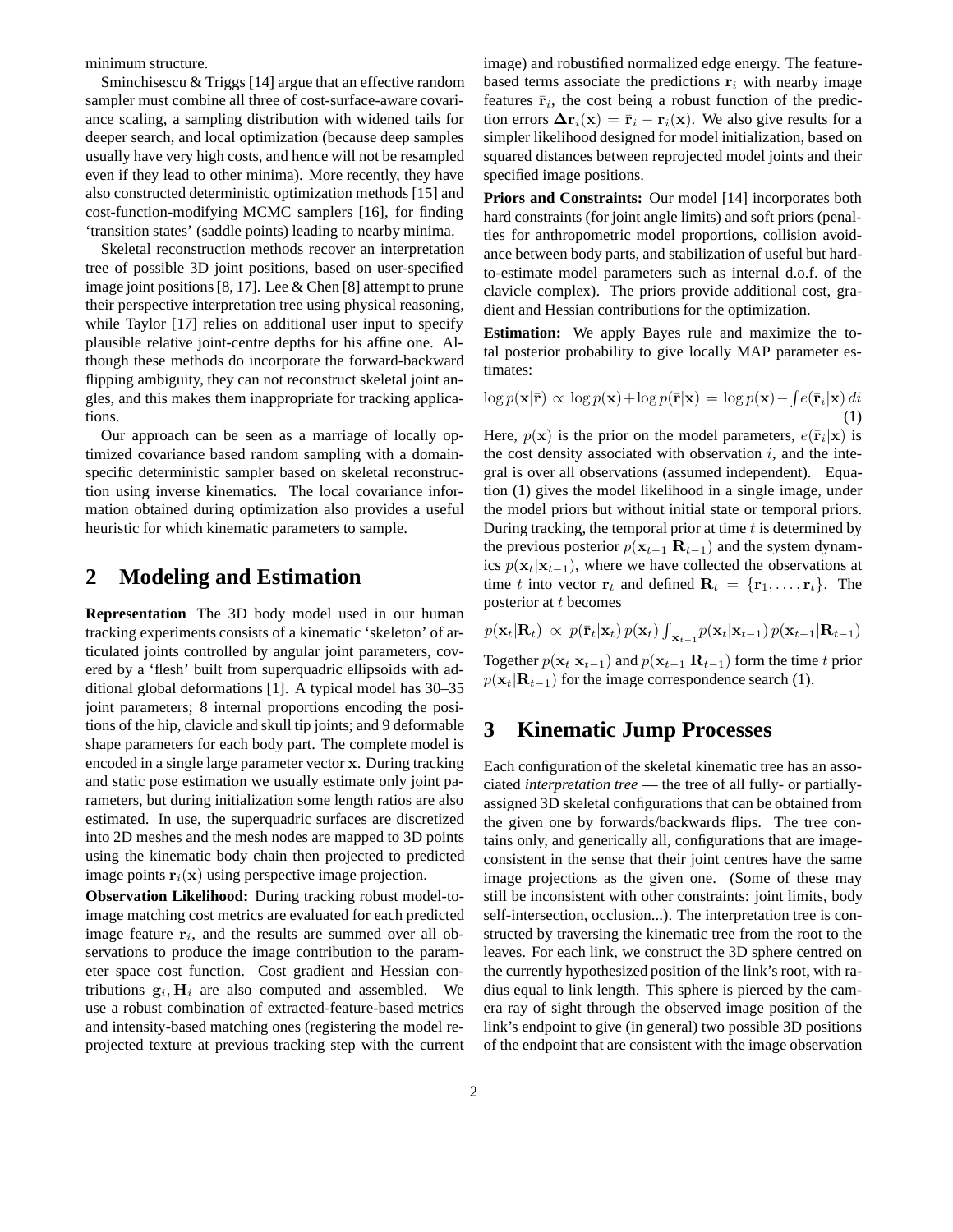

Figure 1: Forwards/backwards ambiguity for a kinematic link under monocular perspective projection. Given a standard joint configuration  $...J_pJ_sJ_1$ , one can build an alternative 'flipped' configuration  $...J_pJ_sJ_2$  with the same joint-centre image projections.  $J_2$  is found by intersecting the sphere centered at  $J_s$  with radius  $|J_sJ_1|$  with the camera line of sight through the projection of  $J_1$ ,  $OJ_1$ .

and the hypothesized parent position (see fig. 1). Joint angles are then recovered for each position using simple inverse kinematics (see below). If the ray misses the sphere, the parent hypothesis was inconsistent with the image data and the branch can be pruned.

More precisely, the above tree structure applies to nonbranching kinematic chains such as limbs. When there is kinematic branching  $-e.g.$  for the four limbs attached to the trunk — each branch can be sampled independently, so the set of possible interpretations has a natural factored 'product of trees' structure. In such cases we build independent trees for each limb and take their product, *e.g*. each full-body configuration contains independently-sampled configurations for each of the four limbs.

Compared to current generic configuration space sampling methods, forwards/backwards flipping generates high-quality hypotheses very rapidly, and also provides unusually thorough coverage, at least within each kinematically-induced equivalence class of minima. Its quality stems from the fact that the hypotheses generated all have approximately-correct image projections (in particular, correct joint-centre projections). Its rapidity stems from the existence of simple closed form solutions for the inverse kinematics in this particular case (*i.e*. flexible kinematics constrained by observed jointcentre projections), and the fact that the accurate hypotheses generated do not need further 'polishing' by expensive nonlinear optimization.

One could also generate 'flips' using classical closed-form or iterative techniques for solving the full inverse kinematics of the articulated skeleton, *e.g*. [10, 18]. However these methods are not well-adapted to this application in the sense that they solve a much more complicated problem (full redundant kinematics from a given end-effector pose) while ignoring much of the available image information (constrained projections of intermediate joint centres).



Figure 2: The 'flipping' ambiguities of the forearm and hand under monocular perspective. (The left-most configuration violates a wrist joint-angle limit and will be pruned away).

### **3.1 Direct Inverse Kinematics**

As described above, flipping applies only to kinematic chains with fully spherical joints. Single d.o.f. joints such as hinges are usually too rigid to have a flipping ambiguity, as two d.o.f. are needed to move the link end to an arbitrary new position on the sphere. However, for human kinematics, flipping ambiguities apply even to hinge joints such as the elbow: although physically a hinge, the elbow effectively has spherical mobility once axial rotations of the upper arm about the shoulder are included. Here we give the inverse kinematics of this three link case as an example. We work in a reference coordinate system and know the 3D positions  $P_i$  of joints  $J_i$ ,  $i = 1..4$ , as well as the rotational displacement **R** of  $J_1$  with respect to the reference frame. The kinematic chain is represented in terms of Euler angles and pure translations along negative z axes. We use  $\widehat{\mathbf{R}}$  to denote the z column of the rotation matrix **R** Suppose  $\mathbf{p}_i = \frac{\mathbf{p}_i - \mathbf{p}_{i+1}}{\mathbf{p}_i - \mathbf{p}_{i+1}}$  with  $i = 1, 3$ tation matrix **R**. Suppose  $\mathbf{p}_i = \frac{\mathbf{p}_i - \mathbf{p}_{i+1}}{\|\mathbf{p}_i - \mathbf{p}_{i+1}\|}$ , with  $i = 1..3$ unit vectors specifying the (known)  $z$  axes at each individual joint, after applying the rotation in that joint. There are 3 d.o.f. in  $J_1$ , 1 d.o.f. in  $J_2$  and 2 d.o.f. in  $J_3$  – these are represented by rotation matrices  $\mathbb{R}^{1,2,3}_{x,y,z}$  as in fig. 3. To solve for rotations, we descend the kinematic chain and factor rotation angles  $(x, y, z)_{1,2,3}$  by applying the constraints derived from the known positions of  $P_i$ . The key observation is that, at any joint  $J_i$ , given the known previous rotational displacement, we have to factor out a rotation that aligns the z-axis with  $p_i$ . For instance, at  $J_1$ ,  $\widehat{\mathbf{R}_x \cdot \mathbf{R}_y \cdot \mathbf{R}_z} = \mathbf{R}^T \mathbf{p}_i$  and we extract  $x_1, y_1$ from:

$$
\begin{pmatrix}\n-\sin(y_1) \\
\sin(x_1)\cos(y_1) \\
\cos(x_1)\cos(y_1)\n\end{pmatrix} = \mathbf{R}^T \mathbf{p}_1
$$

In general this gives 4 solutions for  $x_1, y_1$ , but usually 2 do not satisfy all 3 equalities and are removed.  $z_1$  is then recovered together with  $x_2$  by solving  $\widehat{\mathbf{R}_z^1 \mathbf{R}_x^2} = (\mathbf{R} \mathbf{R}_x^1 \mathbf{R}_y^1)^T \mathbf{p}_2$ <br>for the next joint  $I_2$ : for the next joint  $J_2$ :

$$
\begin{pmatrix}\n\sin(z_1)\sin(x_2) \\
\cos(z_1)\sin(x_2) \\
\cos(x_2)\n\end{pmatrix} = (\mathbf{R}\mathbf{R}_x^1\mathbf{R}_y^1)^T\mathbf{p}_2
$$

Again there are 4 possible solutions but 2 can be pruned. Finally,  $x_3, y_3$  are obtained in the same way as  $x_1, y_1$ , given the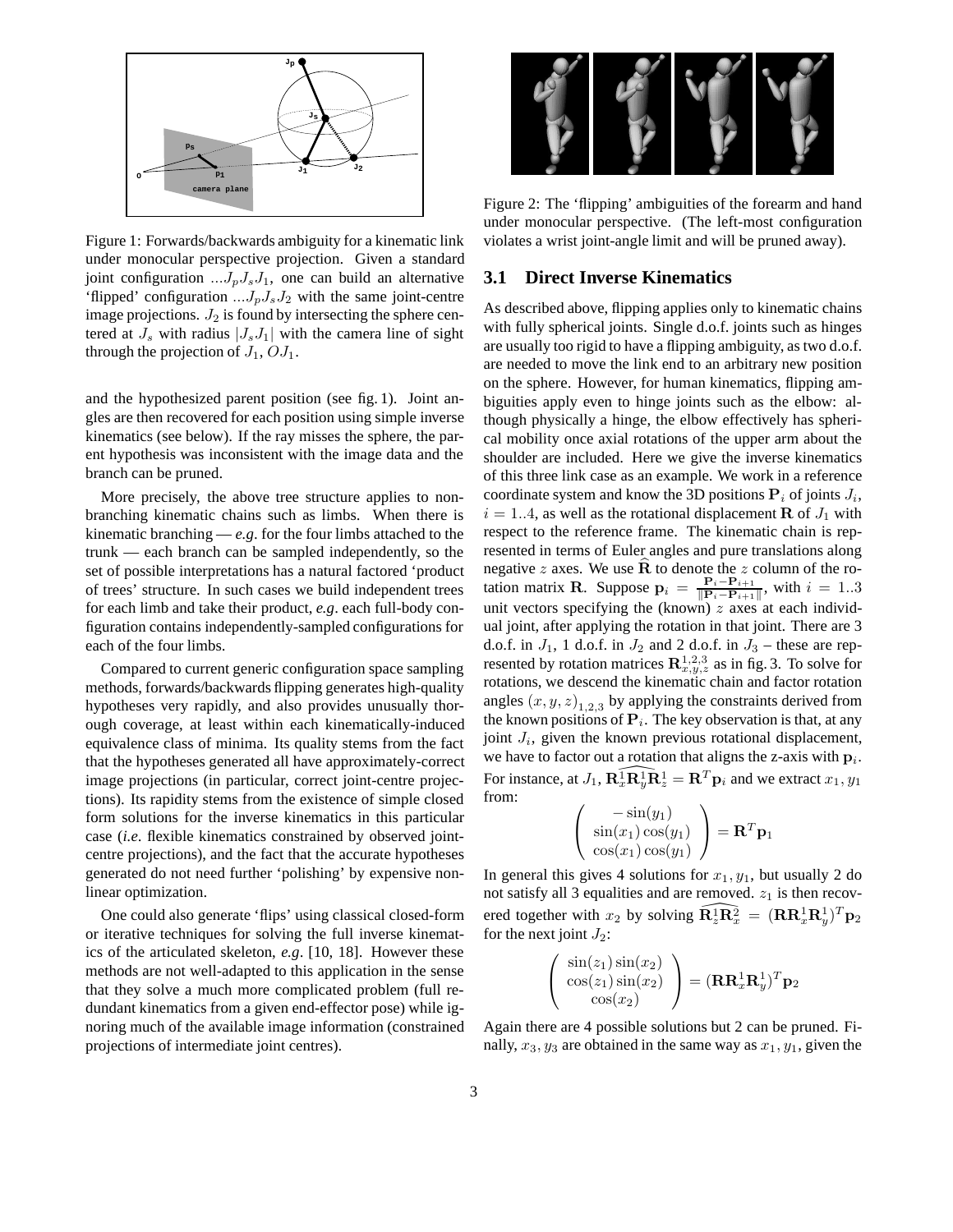

Figure 3: A three-joint link modeling anthropometric limbs. It has one spherical joint  $J_1$ , one hinge joint  $J_2$  and a 2 d.o.f. end effector  $J_3$ . The representation is built in terms of Euler angles (with associated rotation matrices  $\mathbb{R}_{x,y,z}^{1,2,3}$  with angles as sub-scripts and the joint rotation centers as superscripts) and pure translations to the next joint along the negative z axis. The inverse kinematics solution factors rotation angles using knowledge of successive z axes (computed from  $P_i$  –  ${\bf P}_{i+1}$ ) for limbs.

known  $x_1, y_1, z_1, x_2$  values. As as special case, note that  $\mathbb{R}^1$ <br>remains unconstrained when  $\mathbb{R}$ .  $\mathbb{R}^2$  and  $\mathbb{R}^2$  are collinear. In remains unconstrained when **<sup>P</sup>**<sup>1</sup>, **<sup>P</sup>**<sup>2</sup> and **<sup>P</sup>**<sup>3</sup> are collinear. In this case,  $z_1$  is either fixed to some default value or (for tracking) sampled within its range of variation.

### **3.2 Iterative Inverse Kinematics**

In some situations, the simple closed form inverse kinematics given above does not suffice. This might happen for more general kinematic structures — for example the looped kinematic chains formed when the hands are joined or placed on the hips — or when the exact inverse kinematics either fails (a camera ray does not intersect its sphere) or is expected to be inaccurate for some reason (a joint limit or body non-self-intersection constraint is violated). In such cases, we can fall back on a more general approach that directly minimizes the sum of squared differences between the current and desired joint configurations, using nonlinear optimization in joint space. Our minimizer uses analytical gradients and Hessians in a second-order damped Newton trustregion framework, with both hard joint-angle limits and soft non-self-intersection and image correspondence constraints [14]. In practice, this method locates new flipped local minima fairly successfully, but is significantly more expensive than kinematics-based flipping as  $\mathcal{O}(1)$  full local optimization runs are needed for each new minimum found. However this is still significantly more efficient than the random samplers we have tested — see  $\S$ 5.

## **4 The Algorithm**

In normal use, we embed our kinematic jump sampler within a cost-sensitive mixture density propagation framework [14]. The jump sampler ensures rapid, consistent diffusion of samples across the kinematic minima associated with any given set of image joint positions, while the random sampler provides robustness against incorrect image correspondences. Here, we use a Covariance Scaled Sampling [14] tracker. This probabilistic method represents the posterior distribution of hypotheses in joint space as a mixture of long-tailed Gaussian-like distributions  $m_i \in \mathcal{M}$ , whose weights, centres and scale matrices ('covariances')  $m_i = (c_i, \mu_i, \Sigma_i)$  are obtained as follows. Random samples are generated, and each is optimized (by nonlinear local optimization, respecting any joint constraints, *etc*.) to maximize the local posterior likelihood encoded by an image- and prior-knowledge based cost function. The optimized likelihood value and position give the weight and centre of a new component, and the inverse Hessian of the log-likelihood gives a scale matrix that is well adapted to the contours of the cost function, even for very ill-conditioned problems like monocular human tracking. However, when sampling, particles are deliberately scattered more widely than a Gaussian of this scale matrix (covariance) would predict, in order to probe more deeply for alternative minima.

Fig. 4 gives the general form of the algorithm, and fig. 5 describes the novel **KinematicDiffusionJumpSampling** routine that lies at its core. On entry, the user specifies a set  $C$  of kinematic sub-chains that may be sampled (this can be quite large, as the routine adaptively decides which to sample). At each time step, covariance scaled samples are generated from the prior. For each such sample an interpretation tree is created on-line by the **BuildInterpretationTree** routine, with kinematic solutions obtained using **InverseKinematics**. The chain to be sampled is chosen adaptively using a voting process based on the local covariance structure of that region of the parameter space, **SelectSamplingChain** in fig. 5. Local covariance scaled resampling is performed before the jump because we do not (yet) have the covariance information needed to perform it afterwards. Each element of the sampleable sub-chain set  $\mathcal C$  is simply a list of parameter names to sample. For instance, for a sub-chain rooted at the left shoulder, this might include the rotational parameters  $(x_s, y_s, z_s, x_e, x_h, y_h)$  where the  $(s, e, h)$  stand for (shoulder, elbow, hand) and  $x, y, z$  for the rotation axes.

The proposed sampling strategy provides a balance between local and global search effort since samples are generated around the prior modes, as well as around new peaks that are potentially emerging and have not yet been explored. Re-weighting based on closest prior modes as in fig. 4, step 5, ensures the tracker is not distracted by remote multi-modality when tracking the correct minima.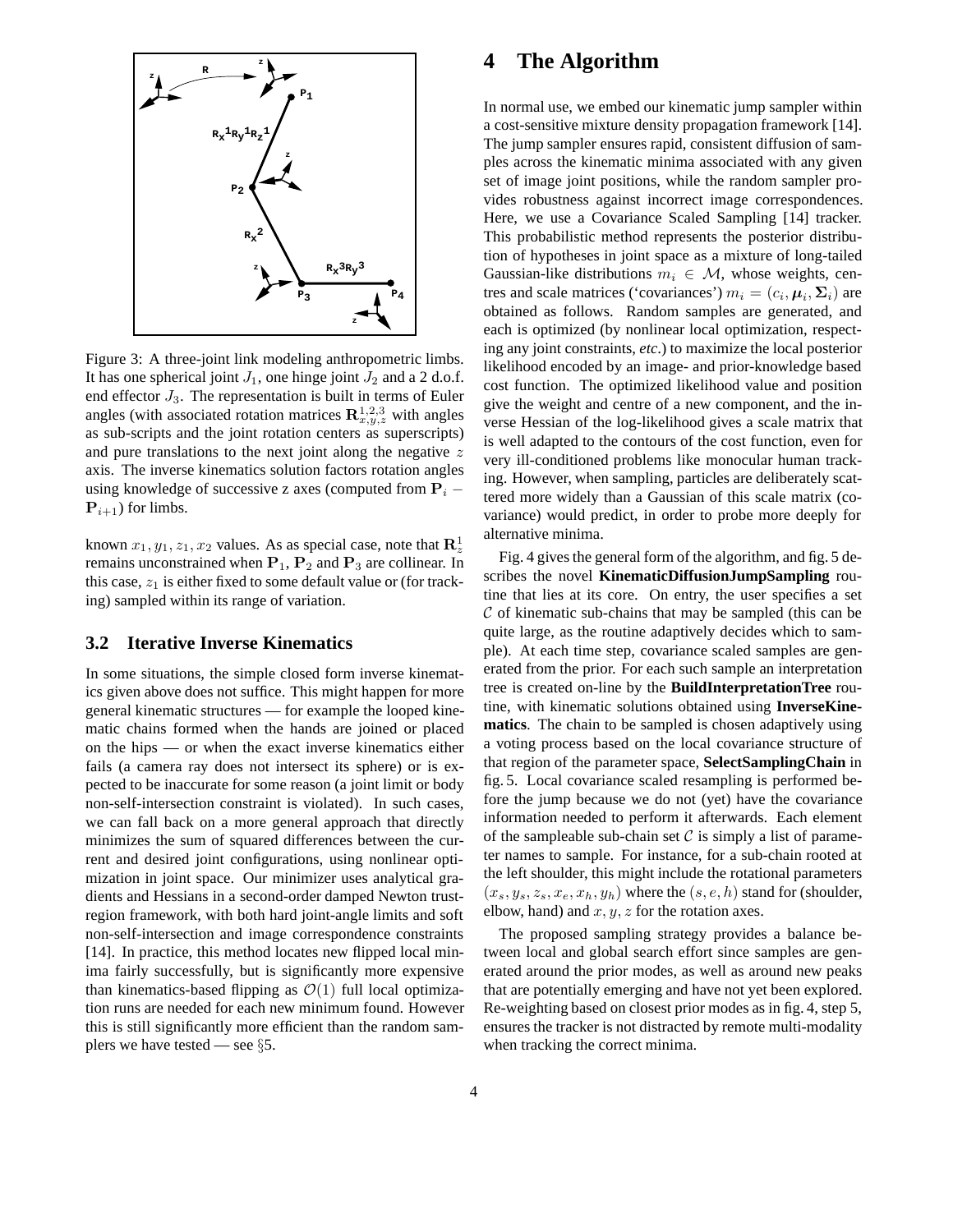#### **Kinematic Jump + CSS Diffusion Based Tracker**

Input: The set  $C$  of permissible kinematic chain partitions to use for sampling, and the previous posterior  $p(\mathbf{x}_{t-1}|\mathbf{R}_{t-1}) = \sum_{i=1}^{K} \pi_i^{t-1} \mathcal{N}(\mu_i^{t-1}, \hat{\Sigma}_i^{t-1}).$ 

1. Build the covariance scaled proposal density  $p^*(t-1) = \sum_{i=1}^K \pi_i^{t-1} \mathcal{N}(\mu_i^{t-1}, s \Sigma_i^{t-1})$ .  $(s \sim 4$ -6).

2. Generate a set of samples S using **KinematicDiffusionJumpSampling** on  $p^*(t-1)$  and  $\mathcal{C}$ .

3. Optimize each sample  $s_j \in S$  w.r.t. the time t observation likelihood (1), using local constrained optimization to get MAP estimates  $\mu_j^t$  with covariances  $\Sigma_j^t = \mathbf{H}(\mu_j^t)^{-1}$ .

4. Construct the unpruned posterior  $p_t^u(\mathbf{x}_t|\mathbf{R}_t) = \sum_{j=1}^N \pi_j^t \mathcal{N}(\mu_j^t, \Sigma_j^t)$ , where  $\pi_j^t = \frac{p(\mu_j^t|\bar{\mathbf{r}}_t)}{\sum_{j=1}^N p(\mu_j^t|\bar{\mathbf{r}}_t)},$  and  $\frac{p(\mu_j|\mathbf{r}_t)}{\sum_{j=1}^N p(\mu_j^t|\mathbf{\bar{r}}_t)},$  and prune it to keep the K components with highest probability:  $p_t^p(\mathbf{x}_t|\mathbf{R}_t) = \sum_{k=1}^K \pi_k^t \mathcal{N}(\mu_k^t, \Sigma_k^t)$ , with  $\pi_k^t =$  $\frac{p(\mu_k^t|\bar{\mathbf{r}}_t)}{\sum_{j=1}^K p(\mu_j^t|\bar{\mathbf{r}}_t)}.$ 

5. For each mixture component  $j = 1..K$  in  $p_t^p$ , find<br>the closest prior component i in  $p(\mathbf{x}_{t-1}|\mathbf{R}_{t-1})$  in Bhatthe closest prior component i in  $p(\mathbf{x}_{t-1}|\mathbf{R}_{t-1})$  in Bhattacharyya distance  $\mathcal{B}_{ij}(\mu_i^{t-1}, \Sigma_i^{t-1}, \mu_j^t, \Sigma_j^t)$ . Scale  $\pi_j^t =$  $\pi_j^t * \pi_i^{t-1}$  and discard component *i* of  $p(\mathbf{x}_{t-1}|\mathbf{R}_{t-1}).$ 6. Compute the final posterior mixture  $p(\mathbf{x}_t | \mathbf{R}_t) = \sum_{k=1}^K \pi_k^t \mathcal{N}(\mu_k^t, \Sigma_k^t)$ , with  $\pi_k^t = \frac{\pi_k^t}{\sum_{j=1}^K \pi_j^t}$ .

Figure 4: The steps of our mixture density propagation algorithm.

# **5 Experiments**

This section gives experiments showing the performance of our new Kinematic Jump Sampling (KJS) method relative to two established random sampling methods, cost-surfacesensitive Covariance Scaled Sampling (CSS) [14] and the traditional cost-insensitive Spherical Sampling (SS) method used implicitly, *e.g.* in CONDENSATION  $[7]$ <sup>1</sup>.

## **5.1 Quantitative Evaluation**

Our first set of experiments studies the quantitative behavior of the different sampling methods, particularly their efficiency at locating minima or low-cost regions of parameter

 $S =$ **KinematicDiffusionJumpSampling** $({p^*}, C)$ Generates a set of samples S based on Covariance Scaled Sampling diffusion and kinematic jump processes.

1. Use **SelectSamplingChain**( $\Sigma_i$ , C) to select a kinematic chain  $C_i \in \mathcal{C}$  to sample for each mixture component  $p_i^*$ . 2. Generate N random samples as follows:

2.1. Choose a mixture component  $p_i^*$  with probability  $\pi_i$ .

2.2. CSS sample from  $p_i^*$  to obtain  $\mathbf{s}_j$ .<br>2.3.  $T_i$  – **BuildInterpretationTree**(s)

2.3.  $T_i$  = **BuildInterpretationTree**( $\mathbf{s}_i, C_i$ ).

2.4. For each path (list of 3D joint positions) P in  $T_i$ , use **InverseKinematics**( $P$ ) to find joint angles  $c_P$ , and add  $c_P$ to the list of samples,  $S = S \cup c_P$ .

#### **SelectSamplingChain**(Σ, <sup>C</sup>)

Heuristic to select a chain  $C \in \mathcal{C}$  to sample for a component with covariance  $\Sigma$ .  $C = \bigcup_{i=1}^{M} C_i$ . The function  $\text{Id}_{\mathbf{X}}(C_i)$  will provide the index of parameter  $C_i$  in the  $N$ -d Idx( $C_i$ ) will provide the index of parameter  $C_i$  in the N-d skeleton joint state.

1. Diagonalize  $\Sigma$  to obtain  $(\mathbf{v}_j, \sigma_j)_{j=1..N}$ . 2. For each chain  $C \in \mathcal{C}$ , find vote<sub>k</sub> =  $\sum_{i=1}^{M} \sum_{j=1}^{N} \sigma_j \mathbf{v}_j [\text{Idx}(C_i)]$ <br>Intuitively this counts the cumu

Intuitively this counts the cumulated uncertainty of C along the local covariance principal directions  $v_j$ , weighted by their corresponding standard deviations  $\sigma_i$ . 3. Return the chain  $C$  with the highest vote. (Alternatively, the best  $k$  chains could be returned, or a vote-weighted random one).

#### **BuildInterpretationTree**(**s**, C)

Builds the interpretation tree for **s** based on flipping the variables in chain  $C$  (§3).

#### **InverseKinematics**(P)

Uses either closed-form  $(\S3.1)$  or iterative  $(\S3.2)$  inverse kinematics to find the joint-space configuration associated with a list of 3D joint positions P.

Figure 5: The components of our CSS diffusion plus kinematic jump sampling algorithm.

space. We study performance for different kinematic partitions of the joint space under deterministic Kinematic Jump Sampling (KJS), and also give results for the random Covariance Scaled (CSS) and Spherical (SS) samplers, showing how different core shapes (spherical vs. local covariancebased) and tail widths (scaled-Gaussian versus Cauchy) affect their efficiency. The study was based on the simple, but still highly multi-modal, model-joint to known-image-joint likelihood function that we use to initialize our 34 d.o.f. articulated model<sup>2</sup>. The model started at approximately its true 3D con-

<sup>1</sup>CONDENSATION samples 'spherically' in the sense that the source of randomness is Gaussian dynamical noise with a fixed prespecified covariance. We could choose coordinates in which this distribution was spherically symmetric. Whereas in CSS, the 'noise' adapts to the local cost surface at each time step.

 $2$ Our full initialization procedure also estimates some body dimensions, but here these are held fixed.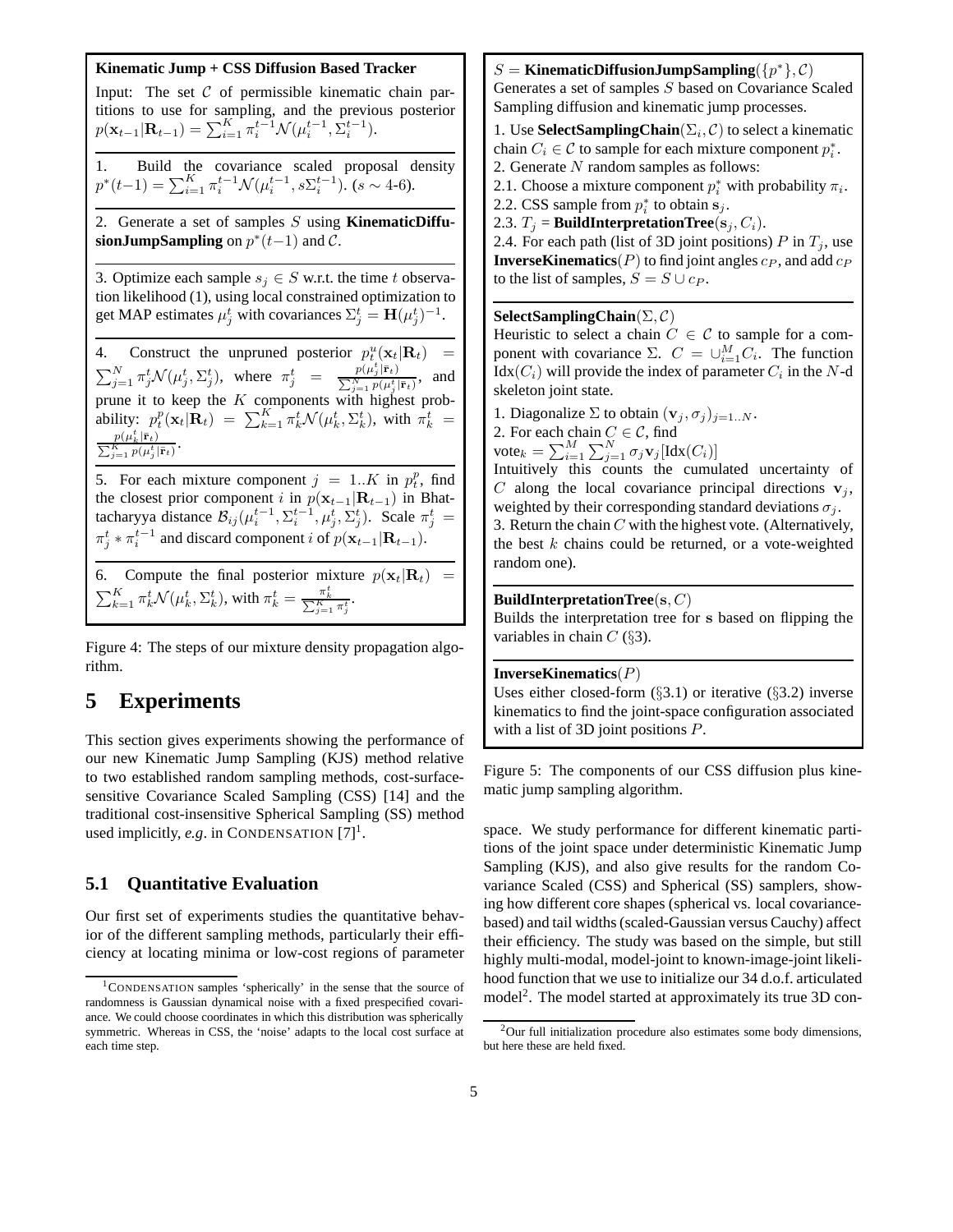| <b>METHOD</b>    | <b>SCALE</b> | Number of     | <b>MEDIAN PARAMETER</b> |            | <b>MEDIAN STANDARD</b> |          | <b>MEDIAN COST</b> |            |
|------------------|--------------|---------------|-------------------------|------------|------------------------|----------|--------------------|------------|
|                  |              | <b>MINIMA</b> | <b>DISTANCE</b>         |            | <b>DEVIATION</b>       |          |                    |            |
|                  |              |               | NO OPT                  | <b>OPT</b> | NO OPT                 | OPT      | NO OPT             | <b>OPT</b> |
| KJS1             |              | 1024          | 2.9345                  | 2.8378     | 92.8345                | 93.9628  | 0.0998             | 0.0212     |
| KJS <sub>2</sub> |              | 1466          | 3.2568                  | 2.2986     | 83.4798                | 82.5709  | 0.1045             | 0.0203     |
| <b>CSS</b>       |              | 8             | 1.1481                  | 2.5524     | 10.9351                | 47.6042  | 116.9512           | 8.4968     |
| <b>CSS</b>       | 4            | 59            | 3.2123                  | 2.9474     | 35.2918                | 55.3163  | 1995.1232          | 6.9810     |
| <b>CSS</b>       | 8            | 180           | 4.9694                  | 3.3466     | 75.1119                | 109.8131 | 16200.8134         | 7.0986     |
| <b>CSS</b>       | 16           | 667           | 6.4242                  | 6.7209     | 177.1111               | 465.8892 | 45444.1223         | 8.6958     |
| <b>CSS</b>       | 1/HT         | 580           | 5.0536                  | 6.9362     | 106.6311               | 517.3872 | 15247.7134         | 8.7242     |
| SS.              |              | $\Omega$      | 0.1993                  |            | 24.5274                |          | 273.5091           |            |
| SS.              | 4            | 11            | 0.7673                  | 2.0492     | 96.1519                | 39.0745  | 4291.1211          | 6.2801     |
| SS.              | 8            | 42            | 1.4726                  | 2.5488     | 188.1571               | 56.8268  | 16856.1211         | 6.9648     |
| <b>SS</b>        | 16           | 135           | 2.7195                  | 2.8494     | 367.7461               | 87.8533  | 63591.4211         | 8.6958     |
| SS.              | 1/HT         | 232           | 2.1861                  | 6.5474     | 178.6471               | 535.9991 | 18173.1121         | 17.8807    |

Table 1: Quantitative results on sample distribution for KJS, as well as CSS and SS with different types of tails (scaled-Gaussian vs. HT, with and without optimization NO OPT vs. OPT). KJS finds 1024 minima in 1024 samples for the first trial and 1466 minima in 1536 samples for the second round. The CSS/SS experiments used 2000 samples. Note that KJS finds many more minima than SS and CSS, and that its samples are already very close to the final minima in cost, whereas SS and CSS samples require a substantial amount of optimization to become plausible hypotheses. Also note that CSS has significantly better performance than SS, both in terms of numbers of minima found and median costs of raw samples.

figuration.

Table 1 summarizes the results, giving the number of minima found by each method, and also their median costs (likelihoods relative to the true configuration) and their distances from the starting configuration in both spherical parameter space units and covariance-scaled standard deviations. It gives statistics both for raw samples, and for samples after local continuous optimization subject to joint and body nonself-intersection constraints. Fig. 6 shows some histograms of numbers of samples and minima found versus parameter space and Mahalanobis distance.

**Spherical and Covariance Scaled Sampling:** CSS and SS were run with both Gaussian and heavy tailed (HT Cauchy) distributions, using 2000 samples per run. For a fairer comparison we kept the volume of the distribution cores constant: the volume of the unit covariance CSS ellipsoid is always equal to the volume of the corresponding sphere, *i.e*. the ways equal to the volume of the corresponding sphere, *i.e.* the sphere's radius is taken to be  $R = \sqrt[n]{\lambda_1 ... \lambda_n}$ , where  $\lambda_i$  are the eigenvalues of the covariance ellipsoid. We ran the meththe eigenvalues of the covariance ellipsoid. We ran the methods for Gaussian distributions with scaling 4,8,16 and Cauchy distributions with scaling 1. Samples that violated physical constraints were projected back onto the feasible constraint surface. This often leads to highly non-Gaussian features such as multi-peaked histograms, even though the raw sampling distribution is Gaussian.

In the results, note the significantly greater number of local minima found by CSS than by SS, and also that CSS samples on average have much lower cost than SS ones. One can also see the large cost difference between unoptimized (NO OPT) and optimized (OPT) samples. Although the table seems to show that SS generates slightly lower-cost optimized minima than CSS, this is illusory. SS is simply too myopic to find more than a few close-lying (and hence low cost) minima, whereas CSS reliably finds both these and also many more distant ones, some of which naturally have somewhat higher cost.

**Kinematic Jump Sampling:** We ran KJS for several different partitions of the skeleton into sampleable subchains. Experiment KJS1 sampled the left and right shoulder joints and the left calf, for a frontal view similar to the one in fig. 2. Each of the 1024 configurations generated lead to a distinct local minimum after optimization. The second experiment KJS2 sampled the left and right calf joints and the right shoulder joint for a total of 1536 samples leading to 1466 minima after optimization. In both cases the parameter space minima were hit quite accurately, so optimization is largely superfluous. The KJS samples also have far lower costs than raw SS or CSS samples. Thus, KJS sampling is also likely to be effective when used with optimization-free discrete density propagation methods such as CONDENSATION.

### **5.2 Tracking**

Finally, we illustrate the full  $KJS + CSS$  method on a 4 s sequence involving full-body tracking of a subject performing agile and rapid dancing moves. This sequence contains both self-occlusion and significant relative motion in depth. It was shot at 25 frames (50 fields) per second against a cluttered,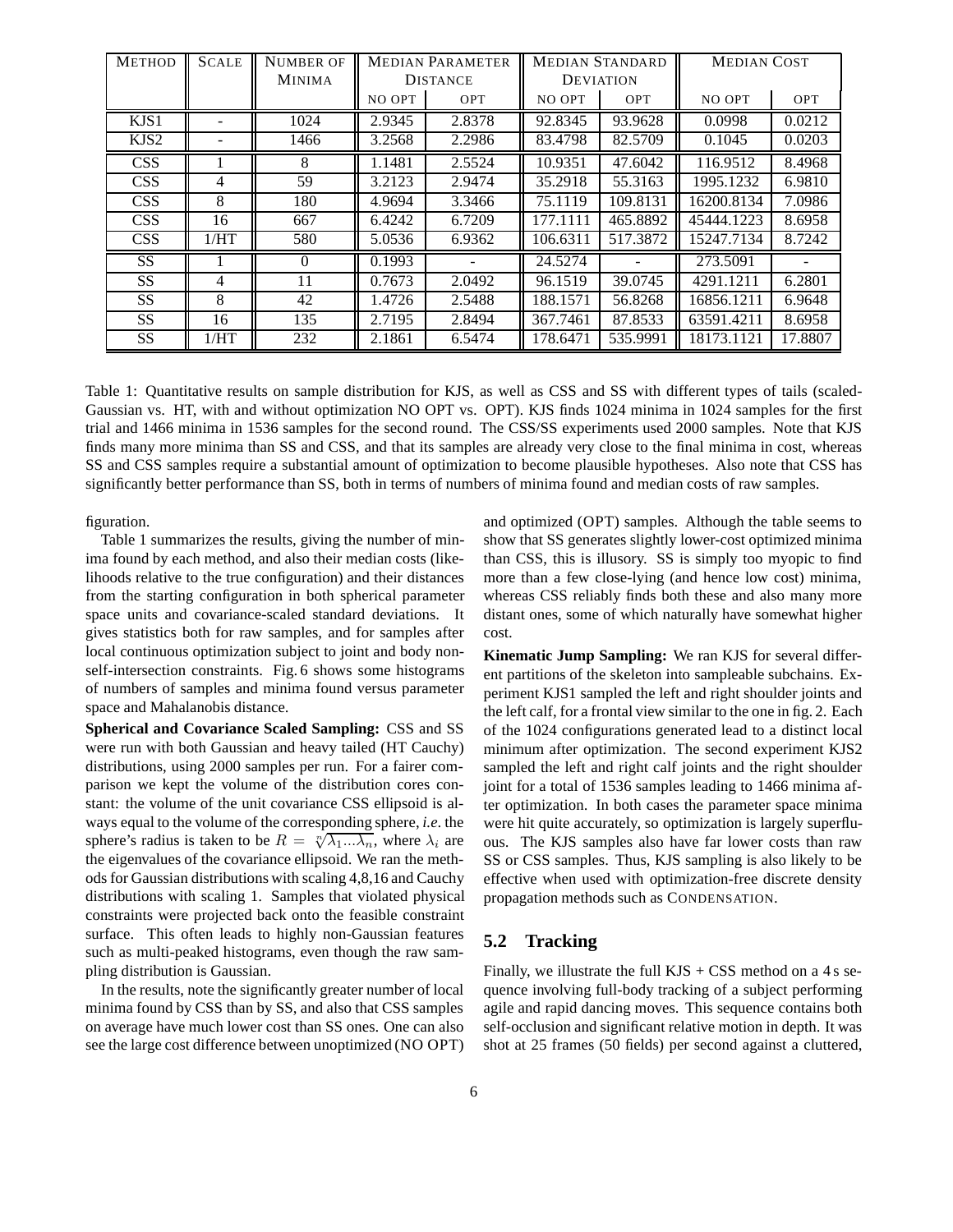

Figure 6: *Top:* Distribution of optimized parameter space distance and standard deviation for the KJS1 experiment. The samples are from the product of the interpretation trees for the left and right shoulder joints and the left calf, for a frontal view similar to fig. 2. *Bottom:* Analogous distributions for Covariance Scaled Sampling (CSS) with scaling factor 8.

unevenly illuminated background, without special clothing or markers. Fig. 7 shows some frames from the original sequence (first row), 2D tracking results showing the currentbest model configuration reprojected into the original image (middle row), and the corresponding 3D model pose rendered from a downwards-looking synthetic camera (bottom row). The tracks were initialized by running a method similar to that in  $\S 5.1$ , then selecting an initial set of 8 hypotheses that gave plausible initial body poses. From then on, the full sequence was tracked automatically using an observation likelihood function based on edge and intensity measurements as explained in §2. The sampling procedure was based on CSS diffusion (with scaling 4-6) followed by kinematic jump sampling with closed-form inverse kinematics. The selection of which kinematic sub-chain to sample at a given mode and time was done automatically using the local-uncertainty based voting mechanism described in §5. In this experiment the list  $C$  of user supplied chains contained the short 3-link chains associated with the neck, and each shoulder and each hip. For tracking, one usually needs a search process that does not wander too far from the given prior modes, and these chains have the advantage of generating shallow interpretation trees representing relatively probable local jumps or ambiguities. Such behavior is important not only for efficient and reliabile tracking, but also for the coherence of the posttracking smoothing process, if any. (No smoothing was done here). The above settings prove highly effective in the sequence analyzed here, as can be seen from the model reprojection both in the original image, and as seen from above.

## **6 Conclusions**

We have presented a novel kinematic sampling framework for recovering 3D human body motion from monocular video sequences. The cost surface for monocular human tracking is structured and highly multi-modal. For any feasible set of image joint positions, there are exponentially many 3D body configurations projecting to it. All of these have similar image projections, and they tend to have similar image likelihoods as well. The different 3D configurations are linked by 'forwards/backwards flipping' moves, one for each kinematic link. Our method uses simple inverse kinematics to systematically generate the complete set of such configurations given any one of them, and hence to investigate the full set of associated cost minima. Our experiments show that kinematic sampling complements and substantially improves on conventional random sampling based trackers, and that it can be used very effectively in tandem with them. The combined system is able to track short sequences involving fast, complex dancing motions in cluttered backgrounds.

**Ongoing work** is studing whether adding further physical scene constraints can improve the pruning of inconsistent samples, and also investigating the possibility of applying jump-based strategies for non-kinematic ambiguities such as image matching (*e.g*. 'right limb but wrong edge' correspondence errors) and within other MCMC algorithms. We also plan to make a more quantitative evaluation of our voting heuristic, and we are interested in developing smoothing algorithms that are better adapted to long range inter-frame dynamic moves.